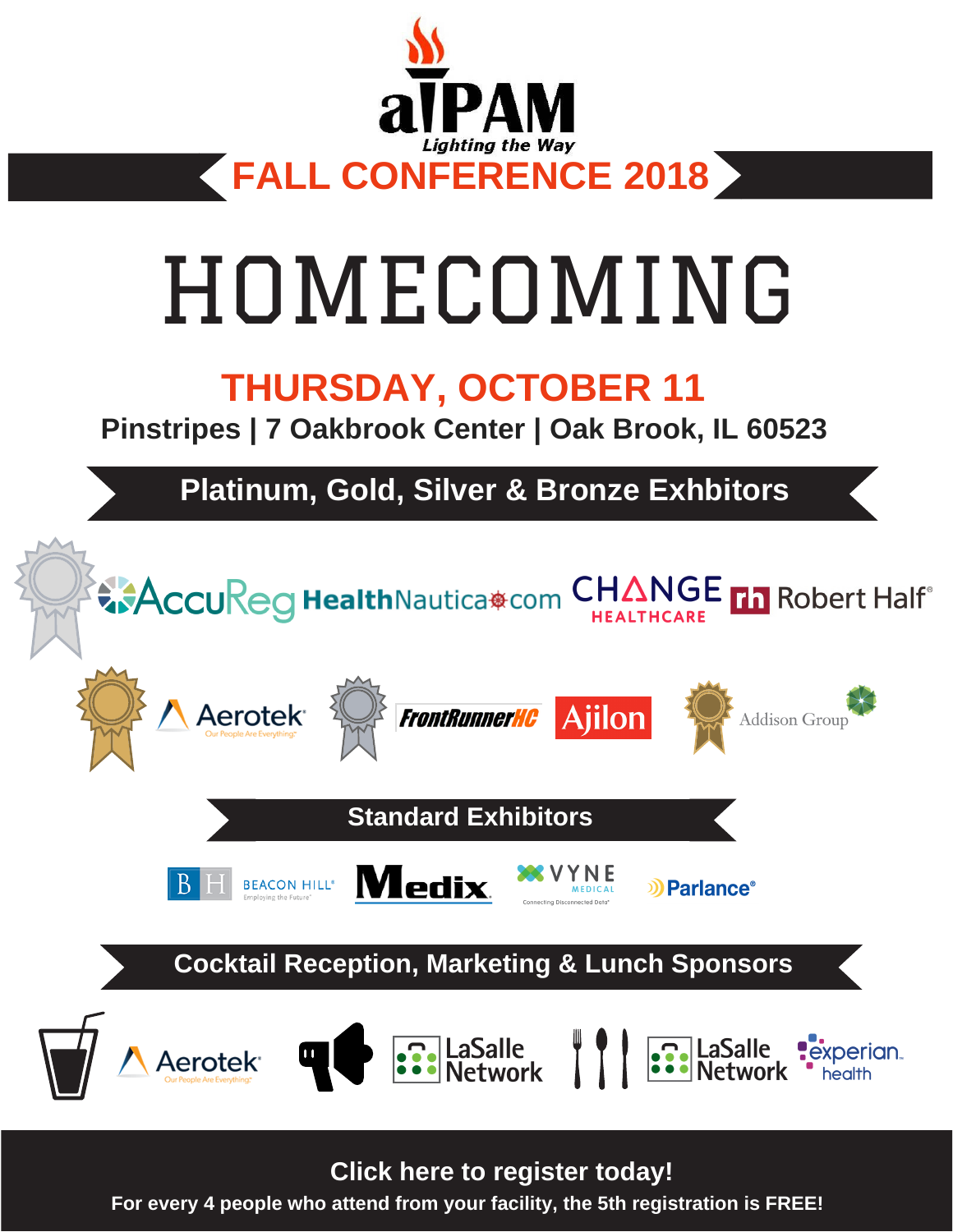

## **Fall Conference 2018 Agenda**

| 7:30 -9:00 AM     | Registration & Check-In / Exhibit Floor Open / Continental Breakfast                                                                                                                                                                                                                                                                                                                                                                                                                                                       |  |
|-------------------|----------------------------------------------------------------------------------------------------------------------------------------------------------------------------------------------------------------------------------------------------------------------------------------------------------------------------------------------------------------------------------------------------------------------------------------------------------------------------------------------------------------------------|--|
| $9:00 - 9:10$ AM  | <b>Welcome &amp; President's Message from Amanda Hayes</b><br>NAHAM Updates by NAHAM Regional Delegate Rozanne Hickock, alPAM Past President                                                                                                                                                                                                                                                                                                                                                                               |  |
| $9:10 - 10:00$ AM | From transactional to strategic: A Comprehensive Approach to Transforming your Front-End to<br>improve Revenue Capture, Patient Experience, and Cost to Collect<br>Paul Shorrosh, CEO / Founder                                                                                                                                                                                                                                                                                                                            |  |
|                   | Today up to 30% of provider revenue is due from patients. The rest comes from payers, but only after winning the battle for<br>reimbursement. Up to 80% of denials are predictable and preventable at the front door, and the likelihood of collecting patient<br>liability is triple if financial liabilities are discussed and payment options are offered.                                                                                                                                                              |  |
| 10:00 - 10:50 AM  | A Health System's Approach to LGBTQ Health                                                                                                                                                                                                                                                                                                                                                                                                                                                                                 |  |
|                   | Óscar Iván Zambrano, Advocate Aurora Health<br>There is a successful approach to health equity for LGBTQ patients in Chicago. Listen to the success factors and challenges<br>experienced in developing a Diversity and Inclusion Strategic Platform for LGBTQ patients and employees as well as the logistical<br>elements to the execution of an LGBTQ Health System Development Platform                                                                                                                                |  |
| 10:50 -11:10 AM   | Break / Exhibit Floor Open                                                                                                                                                                                                                                                                                                                                                                                                                                                                                                 |  |
| 11:10 - 11:20 AM  | Awards Ceremony   Sponsored by Medix                                                                                                                                                                                                                                                                                                                                                                                                                                                                                       |  |
| 11:20 - 12:10 PM  | Sponsorship / Vendor Introductions from Kim Osinaike                                                                                                                                                                                                                                                                                                                                                                                                                                                                       |  |
| 12:10 - 1:00 PM   | Lunch (Sponsored by LaSalle Network and Experian) / Exhibit Floor Open                                                                                                                                                                                                                                                                                                                                                                                                                                                     |  |
| 1:00 - 1:50 PM    | Patient Access New Service Model: Cross training to Create a One Stop Shop<br>Sherry Evenson, MBA, FHFMA, Aspirus Inc.                                                                                                                                                                                                                                                                                                                                                                                                     |  |
|                   | Learn how utilizing the Lean Six Sigma process can be effective in rolling out point of service collection. We'll also address how<br>bringing financial counseling under Patient Access unifies collection efforts and how reducing FTEs results in an enhanced patient<br>experience.                                                                                                                                                                                                                                    |  |
| 1:50 - 2:40 PM    | <b>Patient Experience - A new World</b><br><b>Keith Truax, FrontRunnerHC</b>                                                                                                                                                                                                                                                                                                                                                                                                                                               |  |
|                   | Exploring technology solutions to revenue cycle pain points in both the pre and post world specific to payer coverage, charity care<br>assessments, and patient ability to pay. Understanding the value of these solutions to both the organization as a whole and the<br>patient as a consumer. Reviewing the results of technology optimization through case experiments.                                                                                                                                                |  |
| 2:40 - 3:40 PM    | Creating a Successful Work from Home Program in Patient Access<br><b>Peter Van Frayen</b>                                                                                                                                                                                                                                                                                                                                                                                                                                  |  |
|                   | New trends are emerging across the country in Patient Access. Patient Access experts are learning the value of an at-home<br>workforce. The drivers behind this shift range from employee satisfaction and retention to cost reductions and increased productivity.<br>Moving a workforce to an at-home environment demands considerations such as paperless revenue cycle, facility compliance,<br>proper home office environments, secure access and methods to monitor team productivity, compliance and collaboration. |  |
| $3:40 - 4:30$ PM  | <b>Cocktail Reception (Sponsored by Aerotek)</b><br>Enjoy networking and time with our vendor exhibitors/sponsors while having a beverage and hors d'oeuvres.                                                                                                                                                                                                                                                                                                                                                              |  |

### **Click here to [register](https://www.aipam2.net/fall-conference-registration) today!**

**For every 4 people who attend from your facility, the 5th registration is FREE!**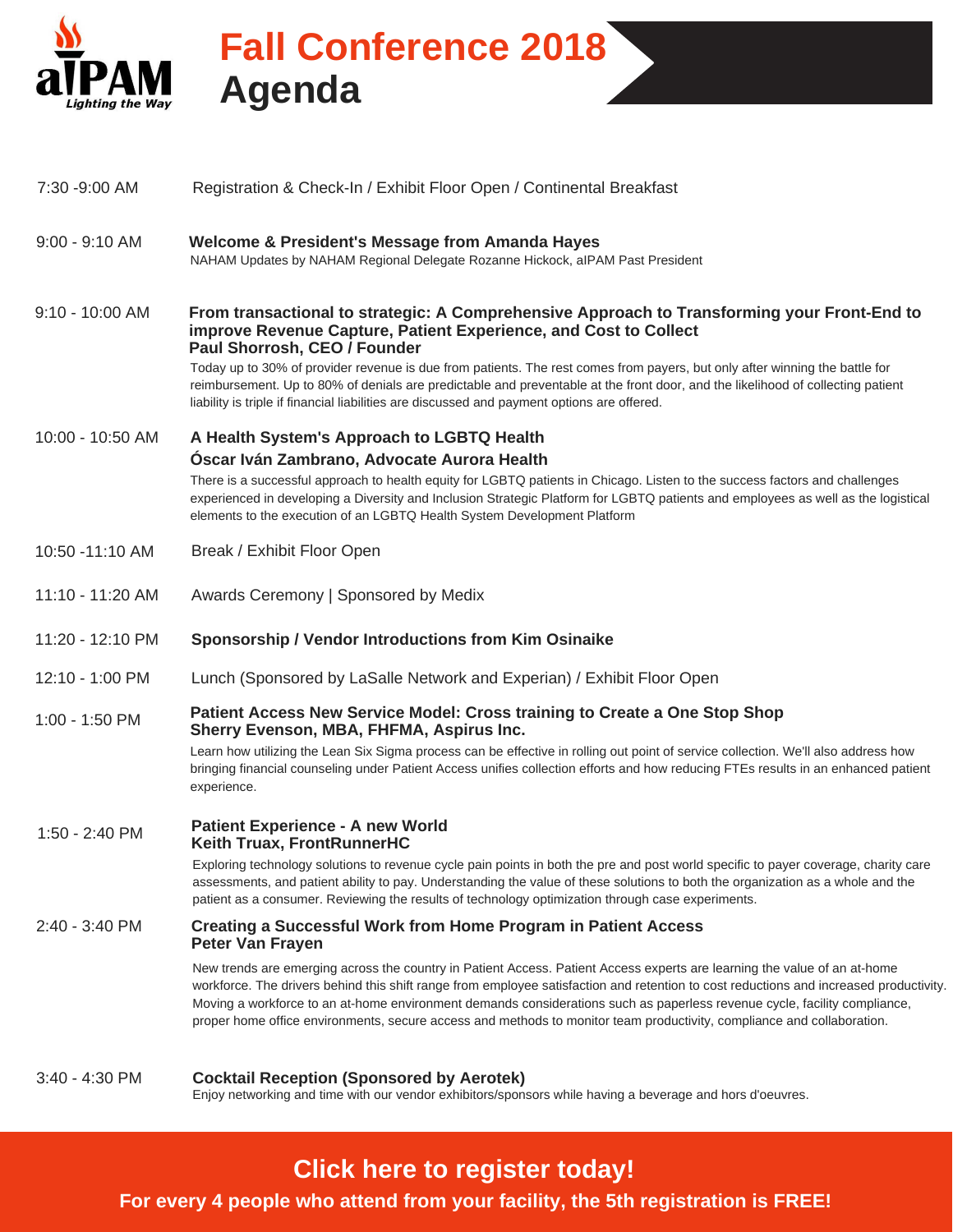

## **Fall Conference 2018 About Our Speakers**

#### **Paul Shorrosh, Founder / CEO**

Paul Shorrosh brings more than 25 years of experience in Patient Access and Revenue Cycle Management. It is this experience that drove him to develop an industry-leading patient registration system, and ultimately found his own company – AccuReg. His personal mission is to help hospitals optimize the patient experience, reduce denials and receive payments faster. Today, AccuReg is transforming the revenue cycle from the front-end for hundreds of hospitals across the country by empowering Patient Access teams with the right people, processes and systems. In addition, Paul is credited as the architect of the NAHAM AccessKeys, while serving as the NAHAM Industry Standards Committee Chair from 2014-2017 and as a NAHAM Board member from 2008-2017.

#### **Peter Van Frayen, Senior Director**

Peter Van Frayen is a management executive with nearly 20 years of experience, including more than 11 years specializing in healthcare information technology. Peter's specialties include privacy/security, revenue cycle workflow optimization, document management and healthcare communication management. He works to provide solutions that help health systems increase revenue, reduce costs, streamline workflow and improve performance. Peter holds a BS in Health Care Administration from Ohio University.

#### **Keith Truax**

Keith currently serves as Vice President of Client Strategy at FrontrunnerHC, leveraging his extensive healthcare and finance experience to ensure clients achieve optimal levels of financial and operational performance. Most recently, Keith spent several years in various leadership roles at Target, primarily responsible for Healthcare Finance, encompassing both their Pharmacy and Retail Clinics. Prior to Target, Keith worked at Experian / SearchAmerica, providing financial consulting services to its strategic clients. Keith also spent several years with UnitedHealthcare, serving in various finance and operational leadership positions, in conjunction with attaining an Executive Black Belt. Keith's initial foray into healthcare was the Military Health System, where he served as both Chief Financial Officer and Chief Information Officer for a regional medical group. Keith has proudly served his country, both active duty and reserve, for fifteen years; all the way from enlisted Army soldier to commissioned Air Force Officer, achieving the rank of Major. He has earned a Masters of Business Administration and Bachelors of Science with majors in Finance and Economics. Keith currently lives in Scottsdale, Arizona with his wife and two younger children. His four older children are now grown, three in college and one serving in the U.S. Navy.

#### **Óscar Iván Zambrano, Business Development & Health Equity LGBT Ombudsman**

Óscar Iván Zambrano works for Advocate Aurora Health and has a regional role within the Business Development division in Chicago. He has successfully developed an approach based on health equity to advance the goals of his division, working with communities experiencing health disparities. He leads the processes to build and maintain cultural competence for team members in his region. In addition, Oscar Co-Chairs Advocate Illinois Masonic Medical Center's Diversity and Inclusion Committee and serves as LGBTQ Ombudsman. During his tenure, Oscar has made significant contributions to advancing workplace equality within the Advocate Health system and the communities it serves aligning health disparities experienced by diverse/minority patients such as Latino, LGBTQ, Chinese, Vietnamese and the aging.Oscar leads Advocate Health's Community Health Education initiatives in Chicago and interacts closely with community health networks (Federally Qualified Health Centers FQHC) and other channels of distribution of a complex portfolio of health services. His current work includes managing medical services and cultural programmatic development geared toward immigrant and minority populations with special emphasis on LGBTQ and Latino.Oscar's work advancing cultural competence and clinical services for the LGBTQ patients has contributed to Advocate Illinois Masonic Medical Center recognition as leader by the Human Rights Campaign Foundation's Health Equality Index.

#### **Sherry Evenson, MBA, FHFMA**

Sherry Evenson, MBA, FHFMA has over 15 years of Revenue Cycle experience. As the System Director of Financial Clearance at Aspirus Inc. she is accountable for the Patient Access functions of registration, patient liability, the patient contact center and quality assurance for the hospitals and clinics within the Aspirus system. Prior to serving in this role, Sherry was the Director of Patient Financial Services at Riverview Hospital and Clinics providing leadership for registration, financial counseling, billing and payment posting. She has a passion for healthcare and is driven by the endless opportunities it offers to make a difference in the lives of the communities served. Sherry holds a Bachelor of Arts degree in Accounting and Business Administration, a graduate certificate in Healthcare Management and a Masters of Business Administration. She earned her HFMA certification in 2010 with a certificate of advanced technical study in Mastering Patient Financial Services and has been a Fellow with HFMA for the last 3 years. Sherry participates in the WI HFMA Programs Committee and Mentorship Program and is currently serving her first year on the Board of Directors. Sherry is a wife and mother of 3. The family thoroughly enjoys the adventures of traveling around the world, with some of their most memorable trips being to Jamaica, Costa Rica and Italy. Sherry and her husband Todd are looking forward to celebrating their 20th wedding anniversary this year in St. Lucia!